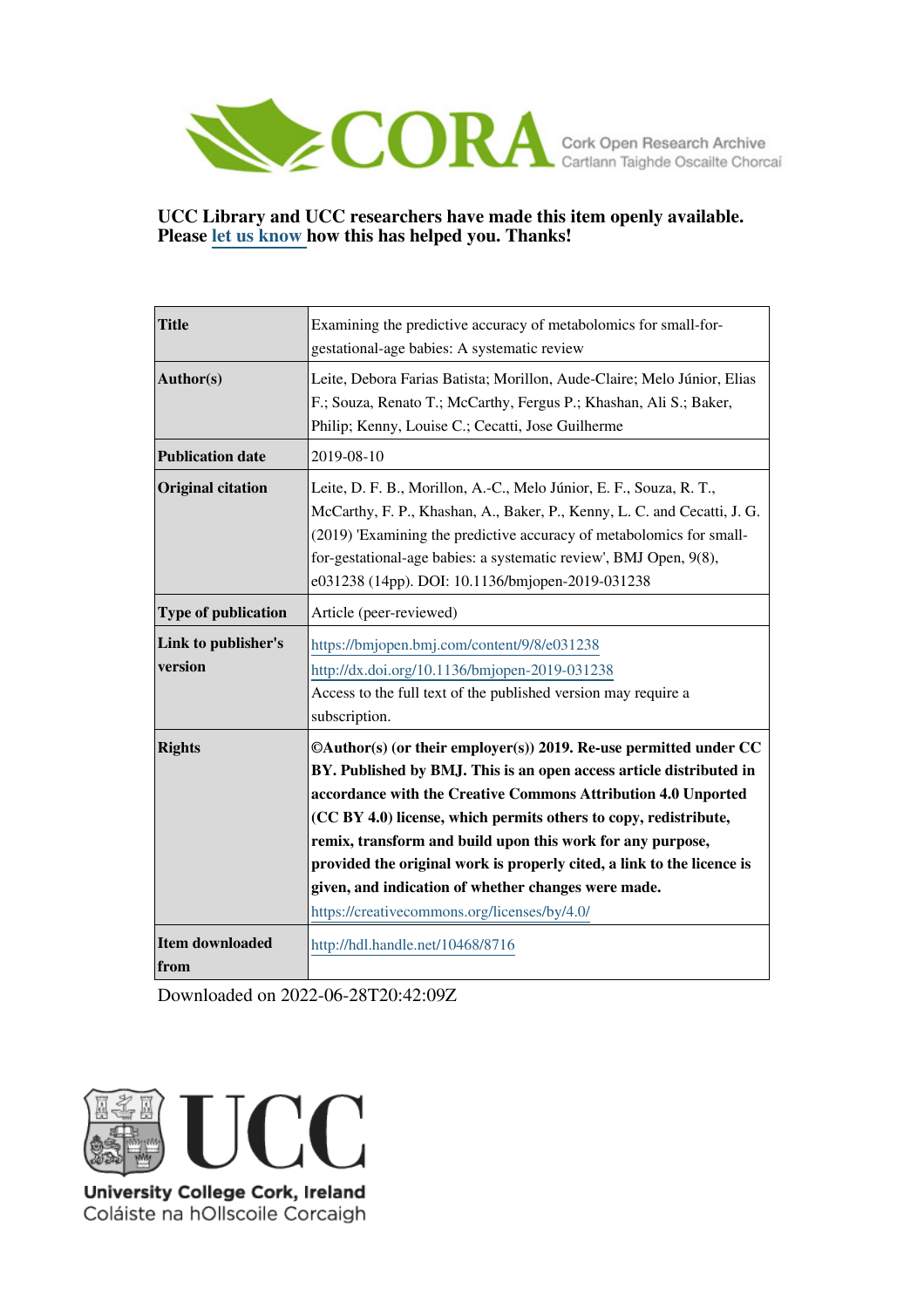## **Examining the predictive accuracy of metabolomics for small for gestational age babies: a systematic review**

Debora F. B. Leite & Aude-Claire Morillon, Elias F. Melo Júnior, Renato T. Souza, Fergus P. McCarthy, Ali S. Khashan, Philip N. Baker, Louise C. Kenny, José Guilherme Cecatti.

Supplementary material 2 – List of excluded studies and reasons.

| Authors/ year                                                | <b>Country of</b><br>enrollment | <b>Additional comments</b>                                         |  |
|--------------------------------------------------------------|---------------------------------|--------------------------------------------------------------------|--|
| Exclusions according to study design or statistical analysis |                                 |                                                                    |  |
| Barnes CM et al, 2010                                        | <b>United States</b>            | Maternal samples collected at delivery.                            |  |
| Bobinski R. 2013                                             | Poland                          | Cross-sectional study.                                             |  |
| Bobinski R. 2014                                             | Poland                          | Cross-sectional study.                                             |  |
| Cao WC et al, 2016                                           | China                           | Cross-sectional study. The metabolomics technique was not applied. |  |
| Chen TT et al, 2017                                          | China                           | Cross-sectional study.                                             |  |
| Cinelli et al, 2018                                          | Italy                           |                                                                    |  |
| D'Anna R et al, 2004                                         | Italy                           | Cross-sectional study. The metabolomics technique was not applied. |  |
| Guo H et al, 2014                                            | China                           | Cross-sectional study.                                             |  |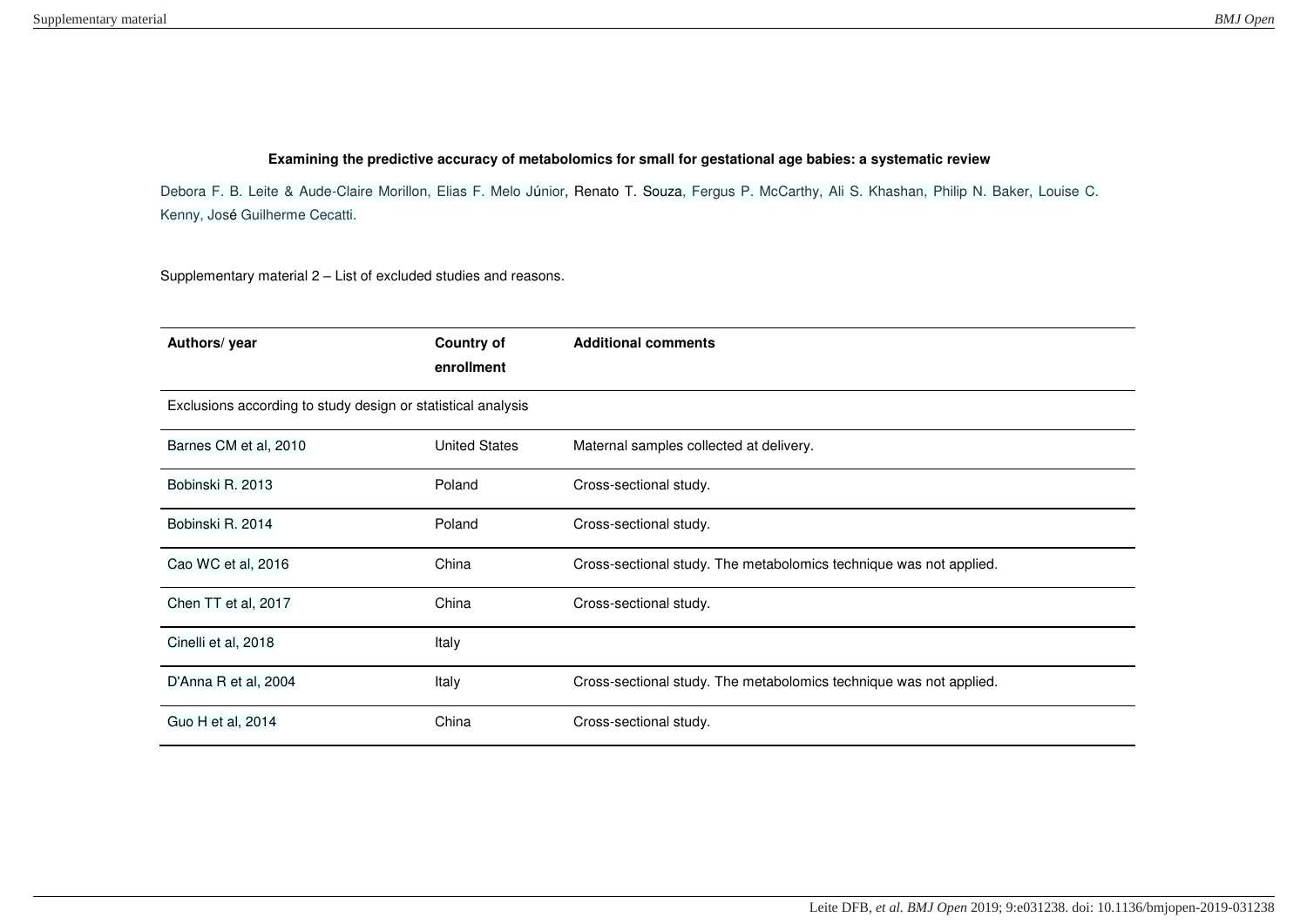| Guo J et al, 2016      | China                | Cross-sectional study.                                                 |
|------------------------|----------------------|------------------------------------------------------------------------|
| Maekawa R et al, 2017  | Japan                | Cross-sectional study.                                                 |
| Mao D et al, 2010      | China                | Cross-sectional study.                                                 |
| Miranda J et al 2018   | Spain                | Cross-sectional study.                                                 |
| Powell et al, 2018     | Australia            | SGA babies not suspected before birth were considered healthy infants. |
| Spanou L. et al, 2017  | Greece               | Cross-sectional study.                                                 |
| Stein TP et al, 2008   | <b>United States</b> | Newborns with birth defects were included in the analysis.             |
| Tang R et al, 2013     | China                | Cross-sectional study.                                                 |
| Visentin S et al, 2017 | Italy                | Maternal samples collected after clinical recognition of FGR/SGA.      |
| Zhu Y et al, 2018      | China                | Cross-sectional study.                                                 |
| Zota AR et al, 2009    | <b>United States</b> | Cross-sectional study. The metabolomics technique was not applied.     |
|                        |                      |                                                                        |

| Studies that have not applied metabolomics technique |                      |  |
|------------------------------------------------------|----------------------|--|
| Baker PN, 2009                                       | United Kingdom       |  |
| Berkowitz GS et al, 2004                             | <b>United States</b> |  |
| Bodnar LM et al, 2012                                | <b>United States</b> |  |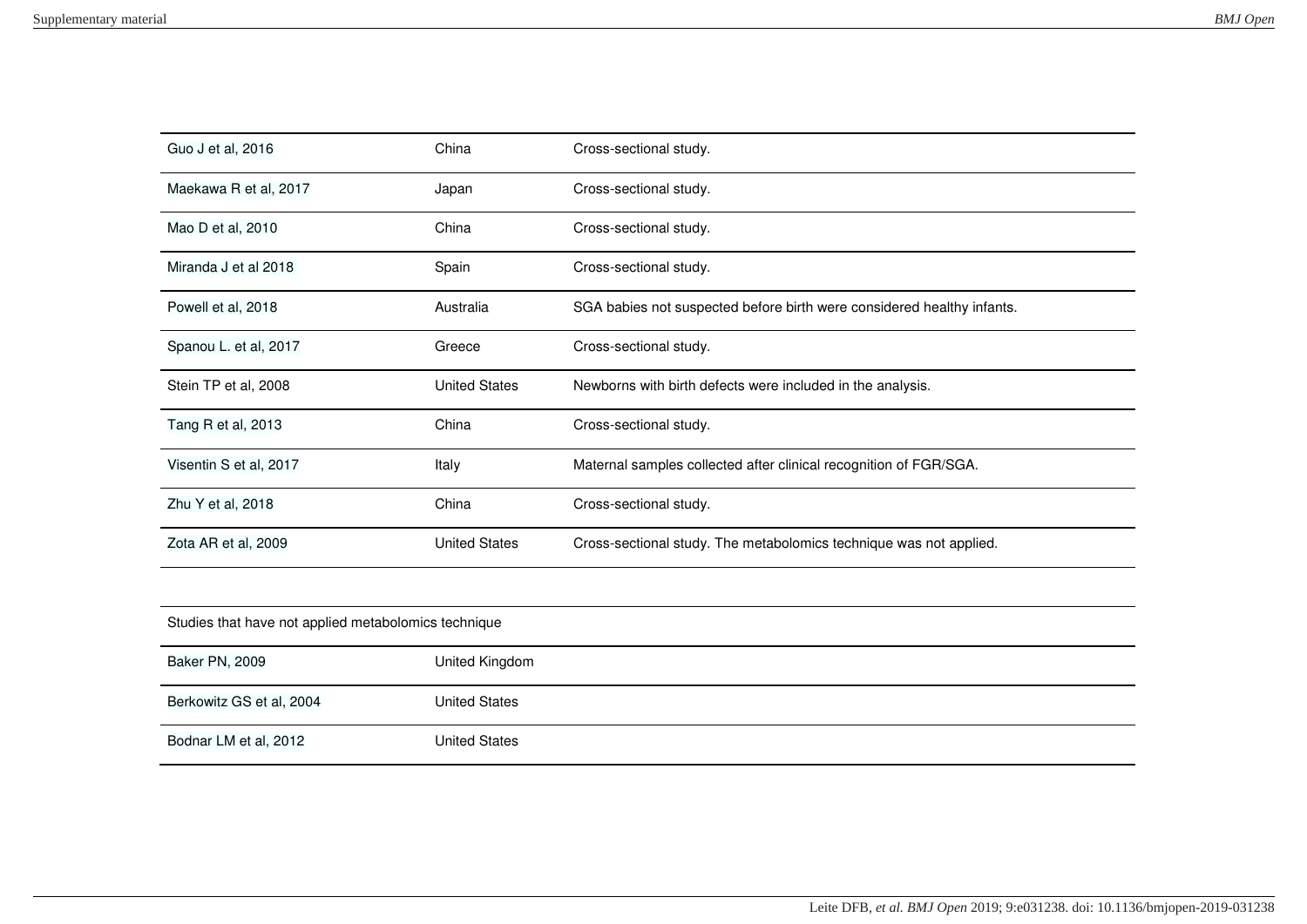| Braun JM et al, 2011        | <b>United States</b> | There is no data about FGR.                                                |
|-----------------------------|----------------------|----------------------------------------------------------------------------|
| Cetin I et al, 2002         | Italy                |                                                                            |
| Chong MFF et al, 2015       | Singapore            | There is no data about birth weight.                                       |
| Colapinto CK et al, 2015    | Canada               | The metabolomics technique was not applied for pregnant women's specimens. |
| Cupul-Uicab LA et al, 2013  | <b>United States</b> |                                                                            |
| Fruscalzo A et al, 2015     | Italy                | There is no data about birth weight.                                       |
| Jusko TA et al, 2006        | <b>United States</b> |                                                                            |
| Koepke R et al, 2004        | Mexico               |                                                                            |
| Lõpez-Alarcõn M et al, 2015 | Mexico               | There is no data about birth weight.                                       |
| Maruta E et al, 2017        | Japan                |                                                                            |
| Miranda ML et al, 2015      | <b>United States</b> |                                                                            |
| Morley R et al, 2006        | Australia            |                                                                            |
| Muthayya S et al, 2006      | India                |                                                                            |
| Paşaoğlu H et al, 2003      | Turkey               |                                                                            |
| Rahman A et al, 2009        | Bangladesh           |                                                                            |
| Rajasingam D et al, 2009    | United Kingdom       |                                                                            |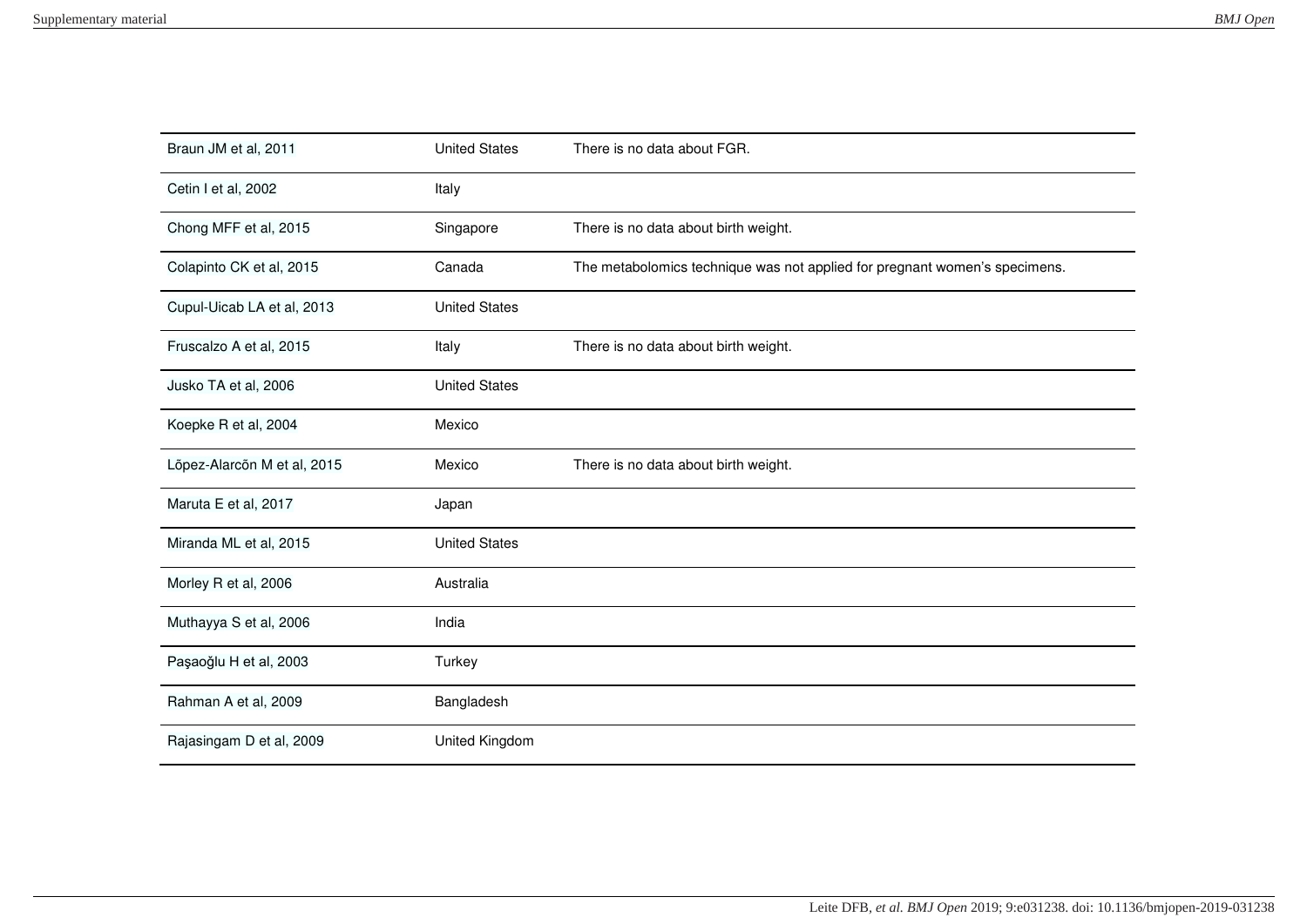| Savitz DA et al, 2002                                       | <b>United States</b> | The metabolomics technique was not applied for pregnant women's specimens. |
|-------------------------------------------------------------|----------------------|----------------------------------------------------------------------------|
| Savvidou MD et al, 2003                                     | United Kingdom       |                                                                            |
| Schneuer FJ et al, 2014                                     | Australia            |                                                                            |
| Snijder CA et al, 2013                                      | Netherlands          |                                                                            |
| Sweeney AM & Symanski E, 2007                               | <b>United States</b> |                                                                            |
| Takimoto H et al, 2007                                      | Japan                |                                                                            |
| Terrell ML et al, 2015                                      | <b>United States</b> |                                                                            |
| Wei Y et al, 2017                                           | Bangladesh           |                                                                            |
| Weisskopf MG et al, 2005                                    | <b>United States</b> |                                                                            |
| Whyatt RM et al, 2009                                       | <b>United States</b> |                                                                            |
| Xue F et al, 2007                                           | <b>United States</b> |                                                                            |
|                                                             |                      |                                                                            |
| Studies that have not presented specific data about FGR/SGA |                      |                                                                            |
| Bach CC et al, 2016                                         | Denmark              |                                                                            |
| Bachkangi P et al.                                          | United Kingdom       |                                                                            |
| Bahado-Singh RO et al, 2012                                 | United Kingdom       |                                                                            |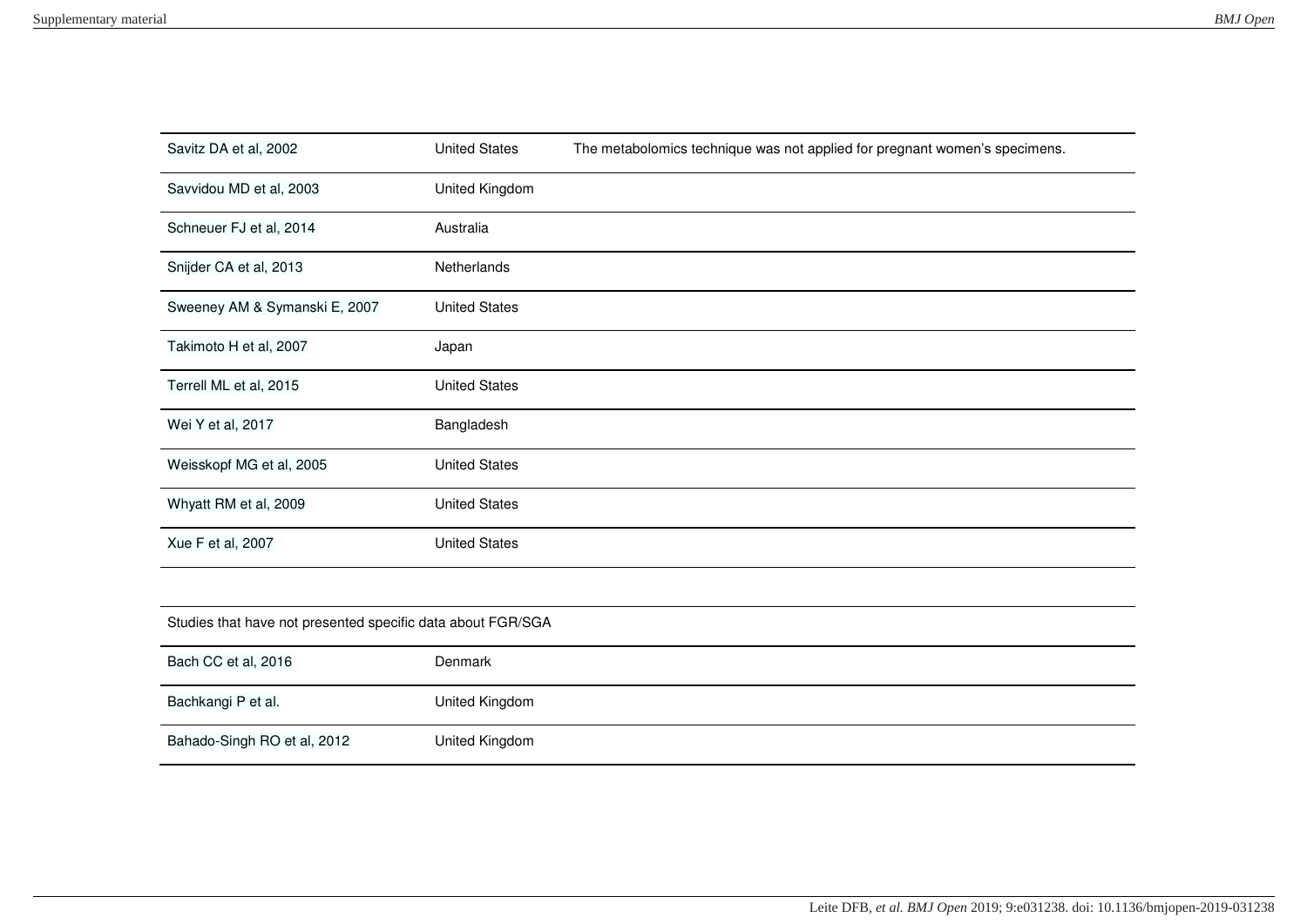| Bahado-Singh RO et al, 2015        | United Kingdom       |
|------------------------------------|----------------------|
| Bahado-Singh RO et al, 2017        | United Kingdom       |
| Bentley-Lewis R, 2015              | <b>United States</b> |
| Braun JM et al, 2009               | <b>United States</b> |
| Buckley JP et al, 2016             | <b>United States</b> |
| Cantonwine D et al, 2010           | Mexico               |
| Cantonwine D et al, 2015           | <b>United States</b> |
| Casas M et al, 2016                | Spain                |
| Castorina R et al, 2017 (a)        | <b>United States</b> |
| Chou WC et al, 2014.               | Taiwan               |
| Cunha Figueiredo AC et al, 2017    | <b>Brazil</b>        |
| Dalsager L et al, 2018             | Denmark              |
| De Renzy-Martin KT.<br>et al, 2014 | Poland               |
| Debost-Legrand A et al, 2016       | France               |
|                                    |                      |
| Desert et al, 2015                 | France               |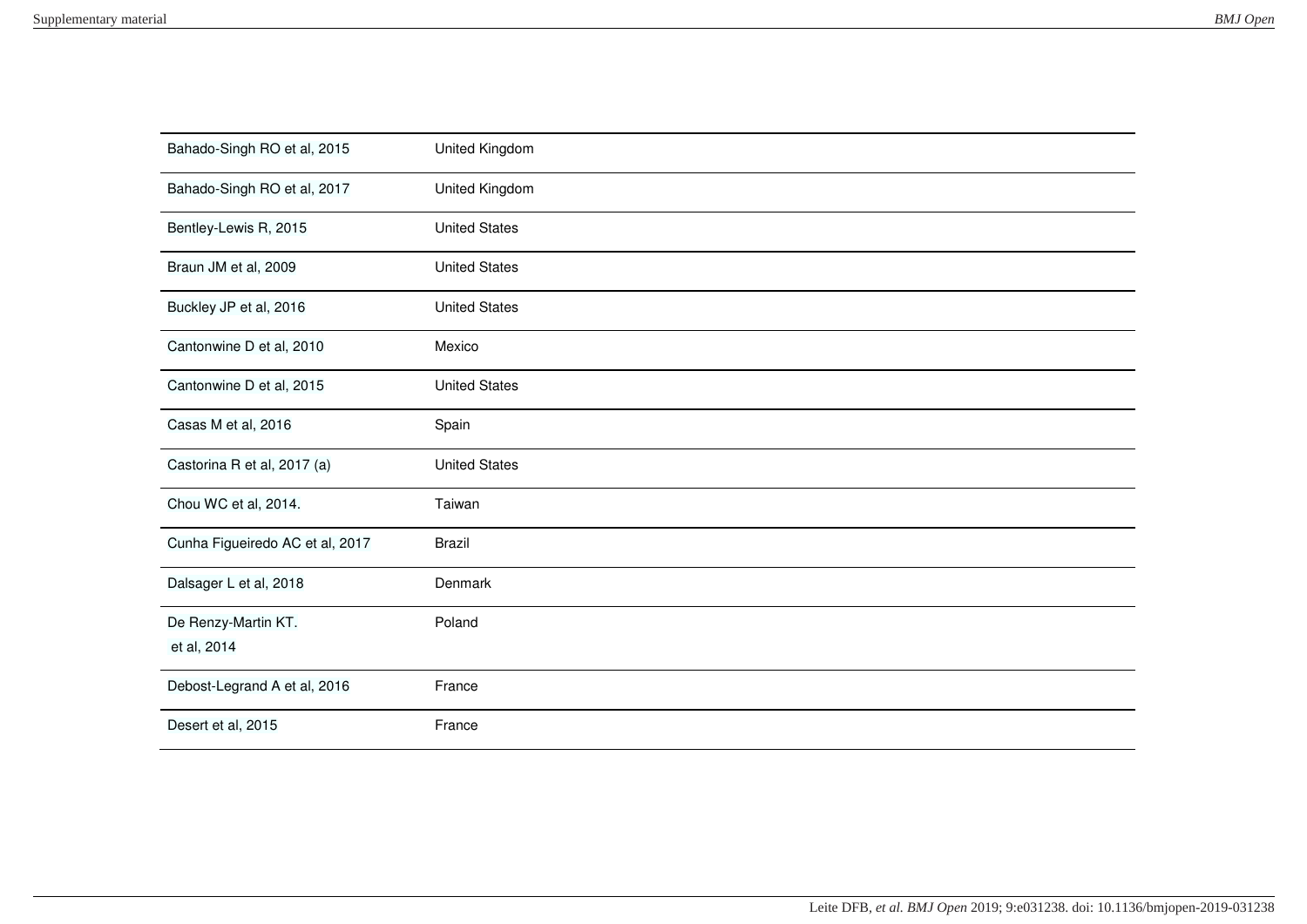| Diaz SO et al, 2011        | Portugal             |
|----------------------------|----------------------|
| Diaz SO et al, 2013        | Portugal             |
| Dobierzewska A et al, 2017 | Chile                |
| Dudzik D et al, 2015       | Spain.               |
| Engström KS et al, 2010    | Bangladesh           |
| Ettinger AS et al, 2017    | Canada               |
| Feng L et al, 2016         | China                |
| Ferguson KK et al, 2014    | <b>United States</b> |
| Ferguson KK et al, 2015    | <b>United States</b> |
| Ferguson KK et al, 2017    | <b>United States</b> |
| Finkelstein JL et al, 2015 | <b>United States</b> |
| Fischer ST et al, 2017     | <b>United States</b> |
| Gao H et al, 2017          | China                |
| Gardner RM et al, 2011     | Bangladesh           |
| Ghartey J et al, 2017      | <b>United States</b> |
| Graça G et al, 2010        | Portugal             |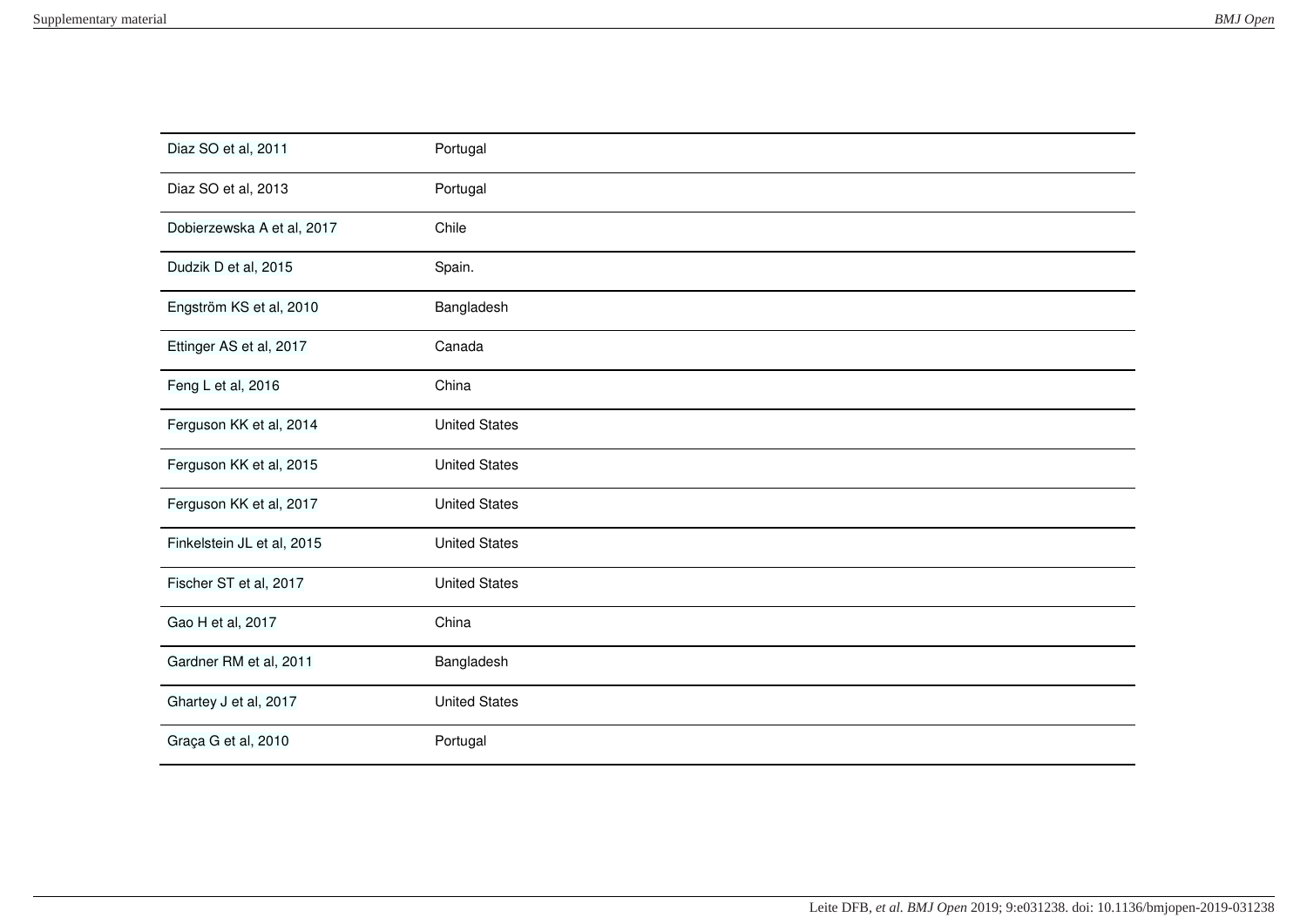| Graça G et al, 2012           | Portugal                                                |  |
|-------------------------------|---------------------------------------------------------|--|
| Graça G et al, 2012 (b)       | Portugal                                                |  |
| Hogeveen M et al, 2010        | Netherlands                                             |  |
| Huang J et al, 2017           | China                                                   |  |
| Kalhan SC et al, 2003         | <b>United States</b>                                    |  |
| Khalil AA et al, 2013         | United Kingdom                                          |  |
| Kuc S et al, 2014             | Netherlands                                             |  |
| Lenters V et al, 2013         | Greenland, Poland, Ukraine                              |  |
| Lenters V et al, 2016         | Greenland, Poland, Ukraine                              |  |
| Liu K et al, 2017             | China                                                   |  |
| Lopez-Espinosa MJ et al, 2015 | Spain                                                   |  |
| Marchlewicz EH et al, 2016    | <b>United States</b>                                    |  |
| Minatoya M et al, 2017        | Japan                                                   |  |
| Minatoya M et al, 2017 (b)    | Japan                                                   |  |
| Minatoya M et al, 2018        | Japan                                                   |  |
| Murphy MM et al, 2007         | There is no data about any pregnancy outcomes.<br>Spain |  |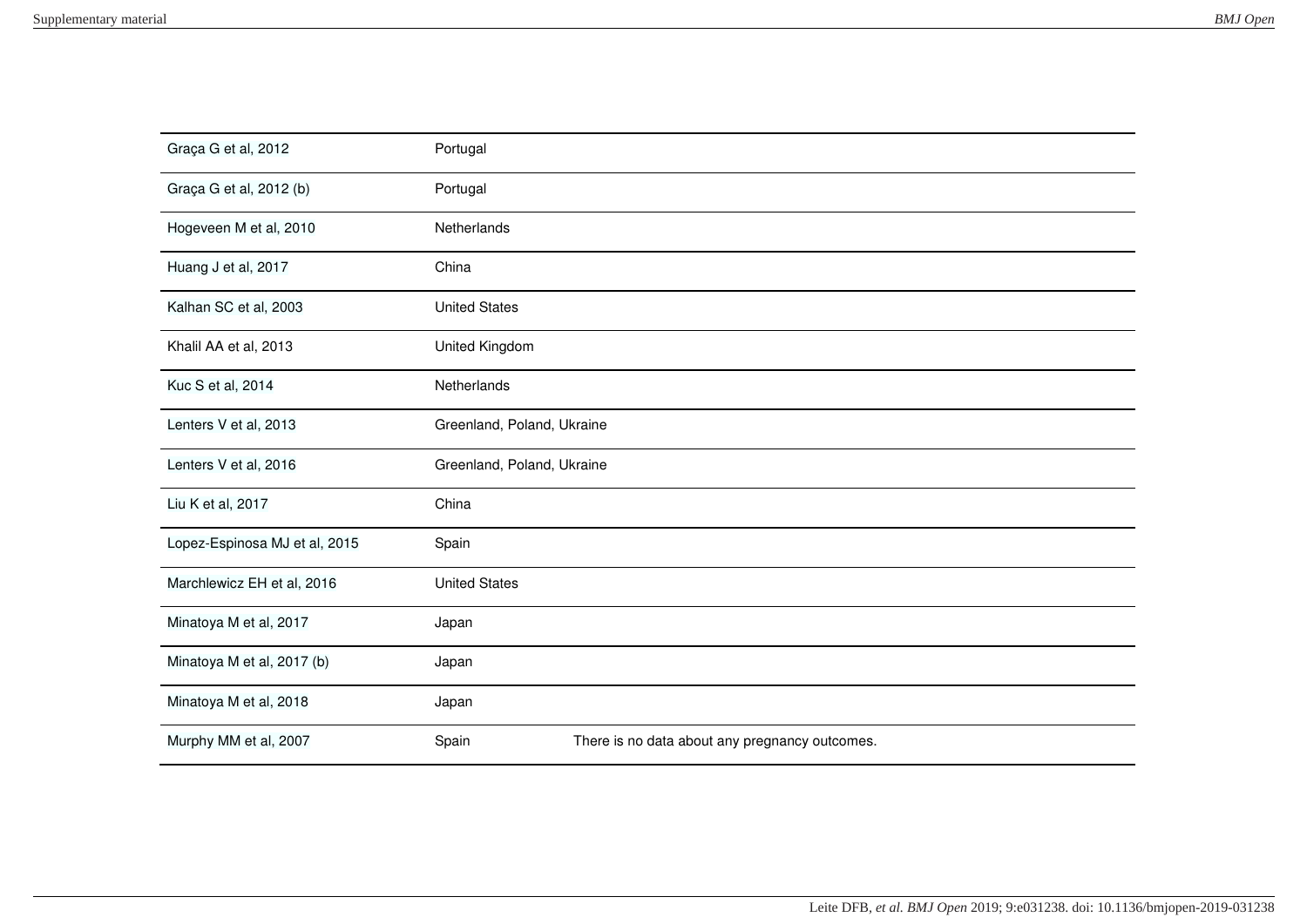| Odibo AO et al, 2011       | <b>United States</b> |                                                             |
|----------------------------|----------------------|-------------------------------------------------------------|
| Pinney SE et al, 2017      | <b>United States</b> |                                                             |
| Polanska K et al, 2014     | Poland               |                                                             |
| Polanska K et al, 2014 (b) | Poland               |                                                             |
| Porter A et al, 2018       | <b>United States</b> |                                                             |
| Rejc B et al, 2016         | Slovenia             |                                                             |
| Rijvers CAH et al, 2013    | Netherlands          |                                                             |
| Robledo C et al, 2013      | <b>United States</b> |                                                             |
| Sachse D et al, 2012       | Norway               |                                                             |
| Scholtens DM et al, 2016   | United Kingdom       |                                                             |
| Shisler S et al, 2017      | <b>United States</b> | Not all analysis were performed with metabolomics approach. |
| Tamblyn JA et al, 2018     | Ireland              | Duplicate data. Check Kiely ME et al, 2016.                 |
| Thomas MM et al, 2015      | New Zealand          |                                                             |
| Van Lee L et al, 2015      | Singapore            |                                                             |
| Virgiliou C et al, 2017    | Greece               |                                                             |
| Walsh J et al, 2012        | Ireland              |                                                             |